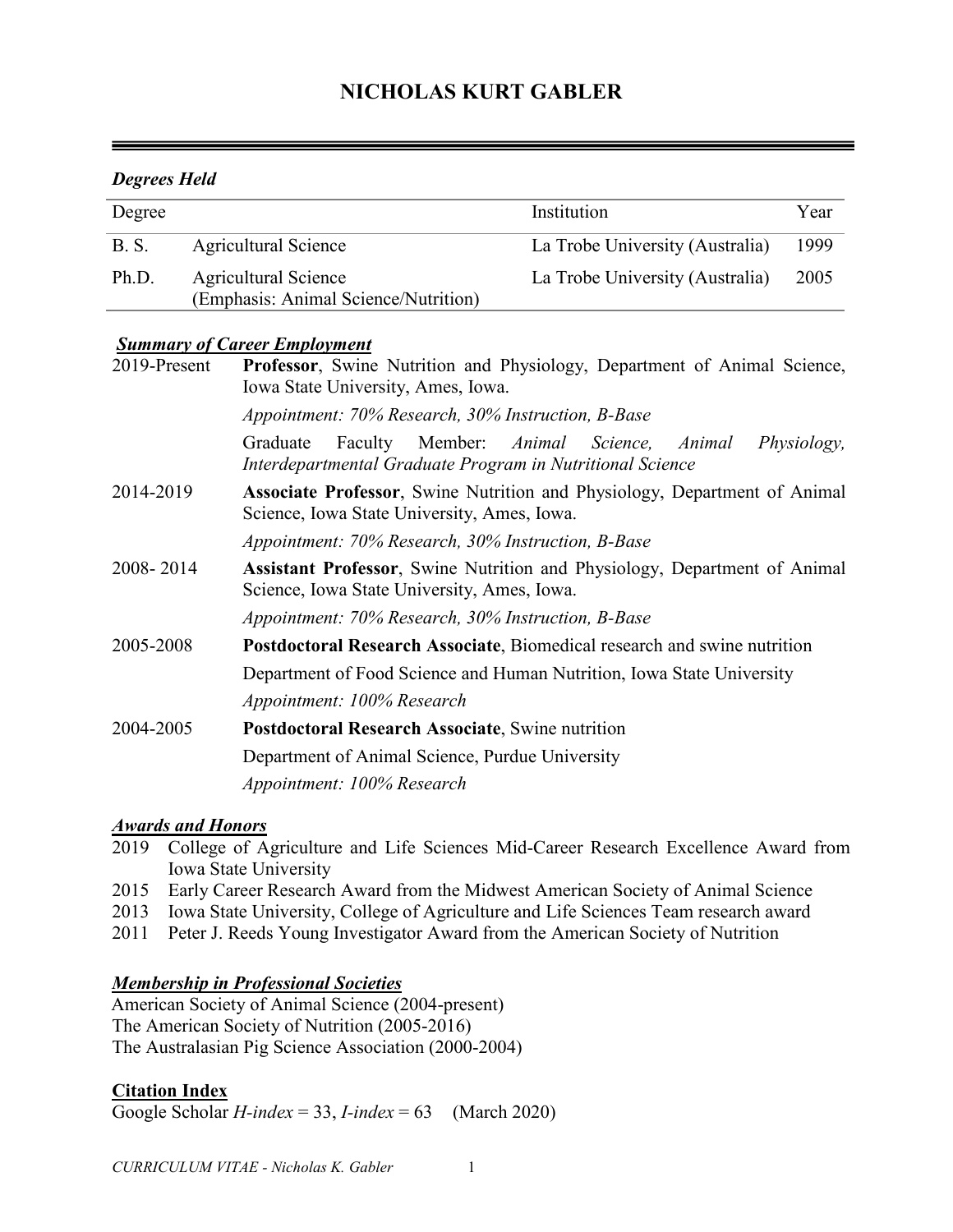#### *Publications* **Refereed Research Articles**

*Journal Articles on work conducted 2008-present (Peer reviewed)*

- 1. Jasper, J. E., O. F. Mendoza, C. M. Shull, W. P. Schweer, K. J. Schwartz and N. K Gabler (2020) Dietary lysine to metabolizable energy ratio impacts pig performance during a viral challenge. *Journal of Animal Science* In Press
- 2. Helm E. T., S. M. Curry, C. M. De Mille, W. P. Schweer, E. R. Burrough and N. K. Gabler NK (2020) Impact of viral disease hypophagia on pig jejunal function and integrity. *PloS One* 7;15(1):e0227265. doi: 10.1371/journal.pone.0227265
- 3. Colpoys, J. D., S. M. Curry, W. P. Schweer and N. K. Gabler (2020) Nutrient supplementation effects on pig performance and sickness behavior during a porcine reproductive and respiratory syndrome virus infection. *Journal of Swine Health and Production,* 28(2), 79-86.
- 4. Helm, E. T., S. M. Curry, C. M. De Mille, W. P. Schweer, E. R. Burrough, E. A. Zuber, S. M. Lonergan and N. K. Gabler (2019) Impact of porcine reproductive and respiratory syndrome virus on muscle metabolism of growing pigs. *Journal of Animal Science* 97(8): 3213–3227. doi: 10.1093/jas/skz168.
- 5. Helm, E. T., S. Curry, J. M. Trachsel, M. Schroyen and <u>N. K. Gabler</u> (2019) Evaluating nursery pig responses to in-feed sub-therapeutic antibiotics. *PloS One* 14(4), e0216070. doi: 10.1371/journal.pone.0216070.
- 6. Gabler, N. K., A. Ramirez and W. P., Schweer (2019). Efficacy of dietary alternatives to growth promoting antibiotics. *AFMA Matrix*, *28*(3), pp.39-43.
- 7. Burrough, E. R., C. De Mille, and N. K. Gabler (2019) Zinc overload in weaned pigs: tissue accumulation, pathology, and growth impacts. *Journal of Veterinary Diagnostic Investigation,* doi: 1040638719852144.
- 8. Trachsel, J., C. Briggs, N. K. Gabler, H. K. Allen, and C. L. Loving. 2019. Dietary Resistant Potato Starch Alters Intestinal Microbial Communities and Their Metabolites, and Markers of Immune Regulation and Barrier Function in Swine*. Frontiers in Immunology* 10: 1381. doi: 10.3389/fimmu.2019.01381.
- 9. Gabler, N. K., A. Ramerirez and W. P. Schweer (2019) Efficacy of dietary alternatives to growth promoting antibiotics. *AFMA Matrix* 28(3) 39-43.
- 10. Helm, E. T., S. M. Curry, K. J. Schwartz, S. M. Lonergan and N. K. Gabler (2019) Mycoplasma hyopneumoniae–Lawsonia intracellularis dual challenge modulates intestinal integrity and function, *Journal of Animal Science* 97(6): 2376–2384 doi: 10.1093/jas/skz112
- 11. Colpoys, J., D. van Sambeek, C. Bruns, A. Johnson, J. Dekkers, F. Dunshea and N. Gabler (2019) Responsiveness of swine divergently selected for feed efficiency to exogenous adrenocorticotropic hormone and glucose challenges. *Domestic Animal Endocrinology* 68: 32-38. doi: 10.1016/j.domaniend.2018.12.007.
- 12. Hines, A.E., M. R. Romoser, Z. E. Kiefer, A. F. Keating, L. H. Baumgard, J. Niemi, N. K. Gabler, J. F. Patience, B. Haberl, N. H. Williams, B. J. Kerr, K. J. Touchette and J. W. Ross. (2019) The impact of dietary supplementation of arginine during gestation in a commercial swine herd: I. Gilt reproductive performance. *Journal of Animal Science* 97(9), 3617-3625 doi: 10.1093/jas/skz233.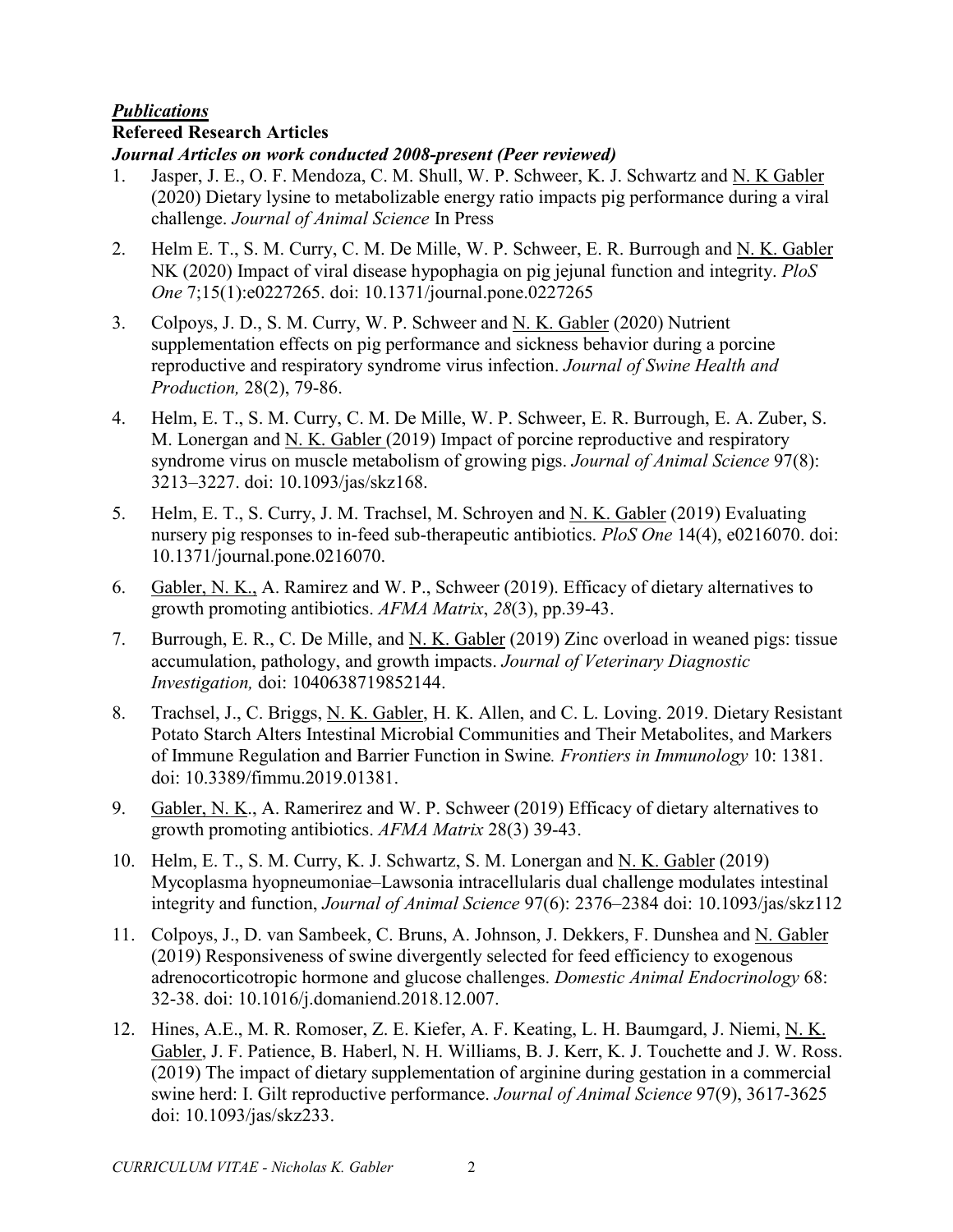- 13. Li, Q., E. R. Burrough, N. K. Gabler, C. L. Loving, O. Sahin, S. A. Gould and J. F. Patience (2019) A soluble and highly fermentable dietary fiber with carbohydrases improved gut barrier integrity markers and growth performance in F18 ETEC challenged pigs, *Journal of Animal Science* 97(5): 2139–2153, doi: 10.1093/jas/skz093.
- 14. Lindblom, S. C., N. K. Gabler, E. A. Bobeck and B. J. Kerr (2019) Oil source and peroxidation status interactively affect growth performance and oxidative status in broilers from 4 to 25 d of age, *Poultry Science* 98(4): 1749–1761. doi: 10.3382/ps/pey547.
- 15. Schweer, W. P. O. F. Mendoza, C. M. Shull, J. Lehman, A. M. Gaines, K. J. Schwartz and N. K Gabler (2019) Increased lysine: metabolizable energy ratio improves grower pig performance during a porcine reproductive and respiratory syndrome virus challenge, *Translational Animal Science*, 3(1): 393–407. doi: 10.1093/tas/txy108.
- 16. Mani, V., J. K. Rubach, D. J. Sanders, T. Pham, D. A. Koltes, N. K. Gabler and M. J. Poss (2019) Evaluation of the protective effects of zinc butyrate in IPEC-J2 cells and grower pigs under heat stress. *Translational Animal Science*, 3(2): 842–854. doi: 10.1093/tas/txz023.
- 17. Helm, E. T., A. C. Outhouse, K. J. Schwartz, S. M. Lonergan, S. M. Curry, J. C. M. Dekkers, and N. K. Gabler. (2018) Metabolic Adaptation of pigs to a Mycoplasma hyopneumoniae and Lawsonia Intracellularis dual Challenge. *Journal of Animal Science* 96(8):3196-3207. doi: 10.1093/jas/sky220.
- 18. Li. Q., S. Schmitz-Esser, C.L. Loving, N.K. Gabler, S.A. Gould, J.F. Patience. (2018) Exogenous carbohydrases added to a starter diet reduced markers of systemic immune activation and decreased Lactobacillus in weaned pigs *Journal of Animal Science* 97 (3), 1242-1253*.* doi: 10.1093/jas/sky393.
- 19. Olsen, K. M. N. K. Gabler, C. J. Rademacher, K. J. Schwartz, W. P. Schweer, G. G. Gourley, and J. F. Patience. (2018) The effects of group size and sub-therapeutic antibiotic alternatives on growth performance and morbidity of nursery pigs: a model for feed additive evaluation. *Translational Animal Science* 2(3): 298-310 dio: 10.1093/tas/txy068.
- 20. Schweer W.P., E. R. Burrough, J. F. Patience, B. J. Kerr BJ, and N. K. Gabler. (2018) Impact of Brachyspira hyodysenteriae on intestinal amino acid digestibility and endogenous amino acid losses in pigs. *Journal of Animal Science.* 97(1) 257-268. doi: 10.1093/jas/sky393.
- 21. Schweer W.P., J. F. Patience, E. R. Burrough, B. J. Kerr BJ, and N. K. Gabler. (2018) Impact of PRRSV infection and dietary soybean meal on ileal amino acid digestibility and endogenous amino acid losses in growing pigs. *Journal of Animal Science* 96(5):1846-1859. doi: 10.1093/jas/sky093.
- 22. Li, Q., N.K. Gabler, C.L. Loving, S.A. Gould, and J.F Patience. (2018) A dietary carbohydrase blend improved intestinal barrier function and growth rate in weaned pigs fed higher fiber diets. *Journal of Animal Science*. doi: 10.1093/jas/sky383.
- 23. Zhao, L.D., R.P. McMillan, G. Xie, S.G.L.W. Giridhar, L.H. Baumgard, S.W. El-Kadi, J.T. Selsby, J.W. Ross, N.K. Gabler, M.W. Hulver, and R.P. Rhoads. (2018) Heat stress decreases metabolic flexibility in skeletal muscle of growing pigs. *Am J Physiol Regul Integr Comp Physiol*. doi: 10.1152/ajpregu.00404.2017.
- 24. Curry, S. M., E. R. Burrough, K. J. Schwartz, K. J. Yoon, S. M. Lonergan, and N. K. Gabler. 2018. Porcine epidemic diarrhea virus reduces feed efficiency in nursery pigs. *Journal of Animal Science* In Press. doi: 10.1093/jas/skx005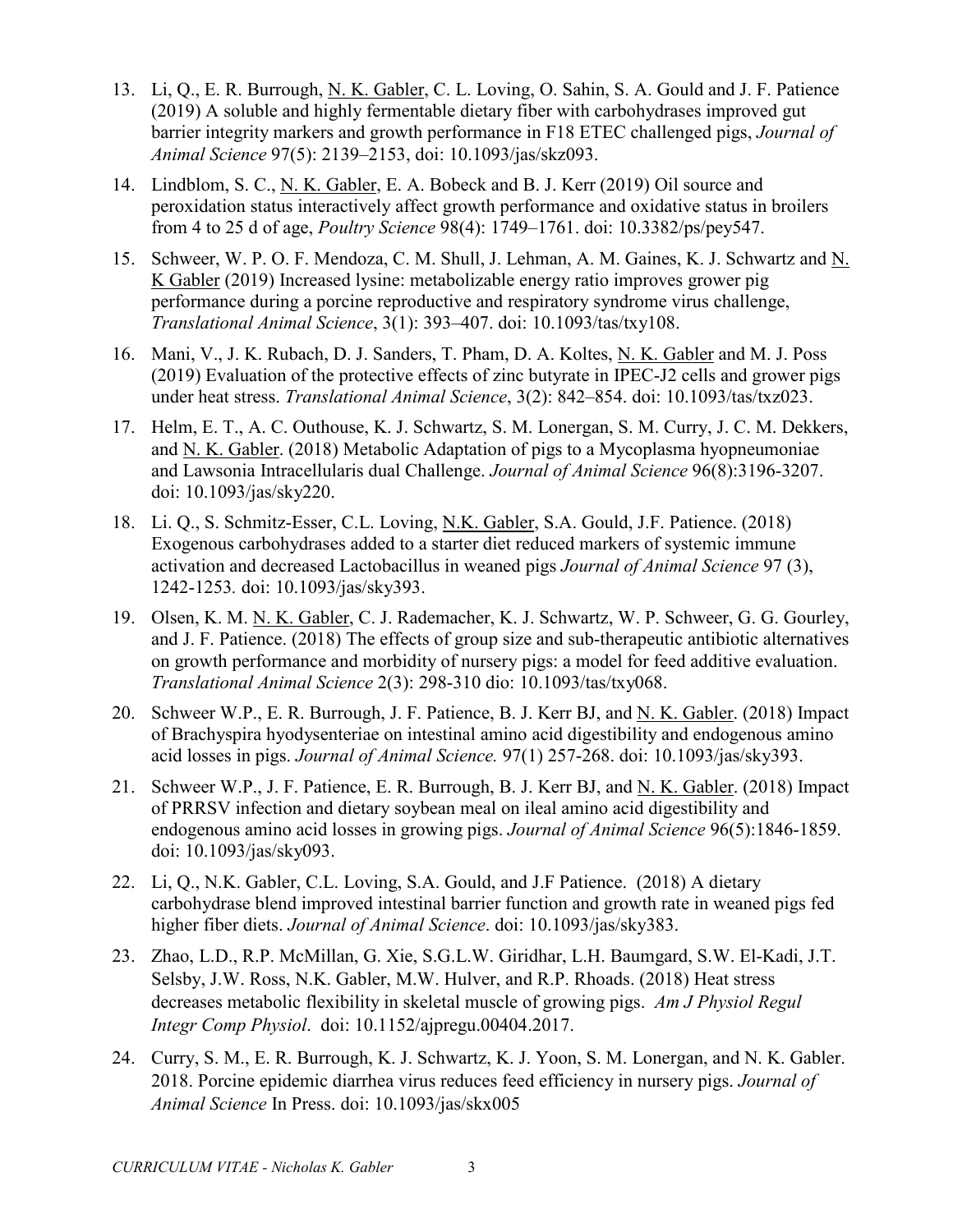- 25. Helm, E. T., A. C. Outhouse, K. J. Schwartz, J. C. M. Dekkers, S. M. Lonergan, W. M. Rauw, and N. K. Gabler. 2018. Impact of Mycoplasma hyopneumoniae and Lawsonia intracellularis on the performance of pigs divergently selected for feed efficiency. *Journal of Animal Science* In Press. doi:10.2527/tas2017.0054
- 26. Curry, S. M., K. J. Schwartz, K. J. Yoon, N. K. Gabler, and E. R. Burrough. 2017. Effects of porcine epidemic diarrhea virus infection on nursery pig intestinal function and barrier integrity. *Veterinary Microbiology* 211: 58-66. 10.1016/j.vetmic.2017.09.021
- 27. Schweer, W.P., J.C. Sparks, J.F. Patience, L. Karriker, K. Schwartz, T.E. Burkey, M. Fitzsimmons, M. Weaver, and N.K. Gabler. (2017) Porcine reproductive and respiratory syndrome virus reduces feed efficiency, digestibility and lean tissue accretion in grow-finish pigs. *Translational Animal Science*. 1(4): 480-488 doi:10.2527/tas2017.0054
- 28. Curry, S. M., K. Gibson, E. Burrough, K. Schwartz, K. J. Yoon, and N. K. Gabler. (2017) Nursery pig growth performance and tissue accretion modulation due to porcine epidemic diarrhea virus or porcine deltacoronavrius challenge. *Journal of Animal Science* 95:173–181 doi:10.2527/jas2016.1000
- 29. Brownstein, A. J., S. Ganesan, C. M. Summers, S. Pearce, B. J. Hale, J. W. Ross, N. Gabler, J. T. Seibert, R. P. Rhoads, L. H. Baumgard, and J. T. Selsby. 2017. Heat stress causes dysfunctional autophagy in oxidative skeletal muscle. *Physiology Report* 5. 10.14814/phy2.13317
- 30. Cruzen, S. M., L. H. Baumgard, N. K. Gabler, S. C. Pearce, and S. M. Lonergan. 2017. Temporal proteomic response to acute heat stress in the porcine muscle sarcoplasm *Journal of Animal Science* 95: 3961-3971. 10.2527/jas2017.1375
- 31. Ganesan, S., C. M. Summers, S. C. Pearce, N. K. Gabler, R. J. Valentine, L. H. Baumgard, R. P. Rhoads, and J. T. Selsby. 2017. Short-term heat stress causes altered intracellular signaling in oxidative skeletal muscle. *Journal of Animal Science* 95: 2438-2451. 10.2527/jas.2016.1233
- 32. Ganesan, S., O. Volodina, S. C. Pearce, N. K. Gabler, L. H. Baumgard, R. P. Rhoads, and J. T. Selsby. 2017. Acute heat stress activated inflammatory signaling in porcine oxidative skeletal muscle. *Physiological Report* 5. 10.14814/phy2.13397
- 33. Kellner, T. A., N. K. Gabler, and J. F. Patience. 2017. The composition of dietary fat alters the transcriptional profile of pathways associated with lipid metabolism in the liver and adipose tissue in the pig. *Journal of Animal Science* 95: 3609-3619. 10.2527/jas.2017.1658
- 34. Rauw, W. M., E. J. Mayorga, S. M. Lei, J. C. M. Dekkers, J. F. Patience, N. K. Gabler, S. M. Lonergan, and L. H. Baumgard. 2017. Effects of Diet and Genetics on Growth Performance of Pigs in Response to Repeated Exposure to Heat Stress. *Frontiers in Genetics* 8: 155. 10.3389/fgene.2017.00155
- 35. Volodina, O., S. Ganesan, S. C. Pearce, N. K. Gabler, L. H. Baumgard, R. P. Rhoads, and J. T. Selsby. 2017. Short-term heat stress alters redox balance in porcine skeletal muscle. *Physiological Report* 5. 10.14814/phy2.13267
- 36. Lyte, J., N.K. Gabler and J. Hollis (2016) Postprandial serum endotoxin in healthy humans is modulated by dietary fat in a randomized, controlled, cross-over study. *Lipids in Health and Disease*. 15(1):186-190*.*
- 37. Boddicker RL, Koltes JE, Fritz-Waters ER, Koesterke L, Weeks N, Yin T, Mani V, Nettleton D, Reecy JM, Baumgard LH, Spencer JD, Gabler NK, Ross JW. (2016) Genome-wide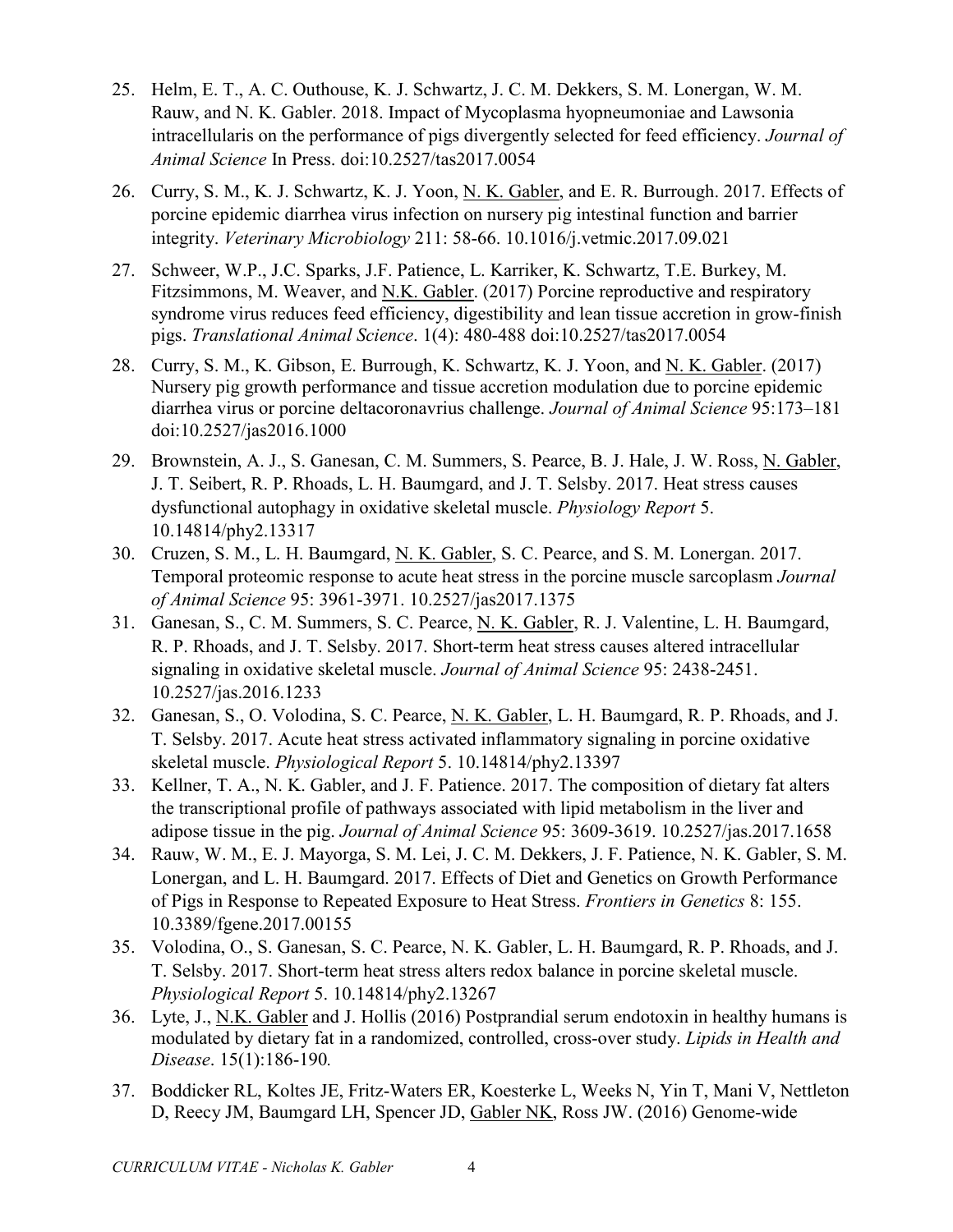methylation profile following prenatal and postnatal dietary omega-3 fatty acid supplementation in pigs. *Animal Genetics* 47(6):658-671. doi: 10.1111/age.12468.

- 38. Liu F., Cottrell J.J, Furness J.B, Rivera L.R, Kelly F.W, Wijesiriwardana U, Pustovit R.V, Fothergill L.J, Bravo D.M, Celi P, Leury B.J, Gabler N.K, Dunshea F.R. (2016) Selenium and vitamin E together improve intestinal epithelial barrier function and alleviate oxidative stress in heat-stressed pigs. *Experimental Physiology*. 2016 Jul 1;101(7):801-10
- 39. Koltes D.A and N.K. Gabler (2016) Characterization of porcine intestinal enteroid cultures under a lipopolysaccharide challenge. *Journal of Animal Science* 94:335–339 doi: 10.2527/jas.2015-9793.
- 40. Pearce, S. C., W.P. Schweer, K. J. Schwartz, K. J. Yoon, S. M. Lonergan and N. K. Gabler (2016) Pig jejunum protein profile changes in response to a porcine epidemic diarrhea virus challenge. *Journal of Animal Science* 94:412–415 doi: 10.2527/jas.2015-9815.
- 41. Schweer, W. P., K. Schwartz, E. R. Burrough, K. J. Yoon, J. C. Sparks, and N. K. Gabler. (2016) The effect of porcine reproductive and respiratory syndrome virus and porcine epidemic diarrhea virus challenge on growing pigs I: Growth performance and digestibility. *Journal of Animal Science* 94:2: 514-522.
- 42. Schweer, W., S. Pearce, E. Burrough, K. Schwartz, K. Yoon, J. Sparks, and N.K. Gabler. (2016) The effect of porcine reproductive and respiratory syndrome virus and porcine epidemic diarrhea virus challenge on growing pigs II: Intestinal integrity and function. *Journal of Animal Science* 94:2: 523-532.
- 43. Kellner TA, Baumgard LH, Prusa KJ, Gabler NK, Patience JF. (2016) Does heat stress alter the pig's response to dietary fat? *Journal of Animal Science* 94(11): 4688-4703. doi: 10.2527/jas.2016-0756.
- 44. Ganesan S, Reynolds C, Hollinger K, Pearce SC, Gabler NK, Baumgard LH, Rhoads RP, Selsby JT. (2016) Twelve hours of heat stress induces inflammatory signaling in porcine skeletal muscle. *American Journal of Physiolology* 310(11): R1288-96. doi: 10.1152/ajpregu.00494.2015.
- 45. Colpoys JD, Johnson AK, Gabler NK (2016) Daily feeding regimen impacts pig growth and behavior. *Physiology and Behavior* 159:27-32. doi: 10.1016/j.physbeh.2016.03.003.
- 46. Pearce, S. C., S. M. Lonergan, E. Huff-Lonergan, L. H. Baumgard, and N. K. Gabler. (2015) Acute Heat Stress and Reduced Nutrient Intake Alter Intestinal Proteomic Profile and Gene Expression in Pigs. *PloS One* 10: e0143099.
- 47. Pearce, S. C., M. V. Sanz Fernandez, J. Torrison, M. E. Wilson, L. H. Baumgard, and N. K. Gabler. (2015) Dietary organic zinc attenuates heat stress-induced changes in pig intestinal integrity and metabolism. *Journal of Animal Science* 93: 4702-4713.
- 48. Arkfeld, E. K., J. M. Young, R. C. Johnson, C. A. Fedler, K. Prusa, J. F. Patience, J. C. Dekkers, N. K. Gabler, S. M. Lonergan, and E. Huff-Lonergan. (2015) Composition and quality characteristics of carcasses from pigs divergently selected for residual feed intake on high- or low-energy diets. *Journal of Animal Science* 93: 2530-2545.
- 49. Carlson, K., S. Pearce, L. Baumgard, N. Gabler, S. Lonergan, and S. Cruzen. (2016) Heat shock protein 27 response to acute heat stress in the porcine semitendinosus. *Meat Science* 112: 171-172.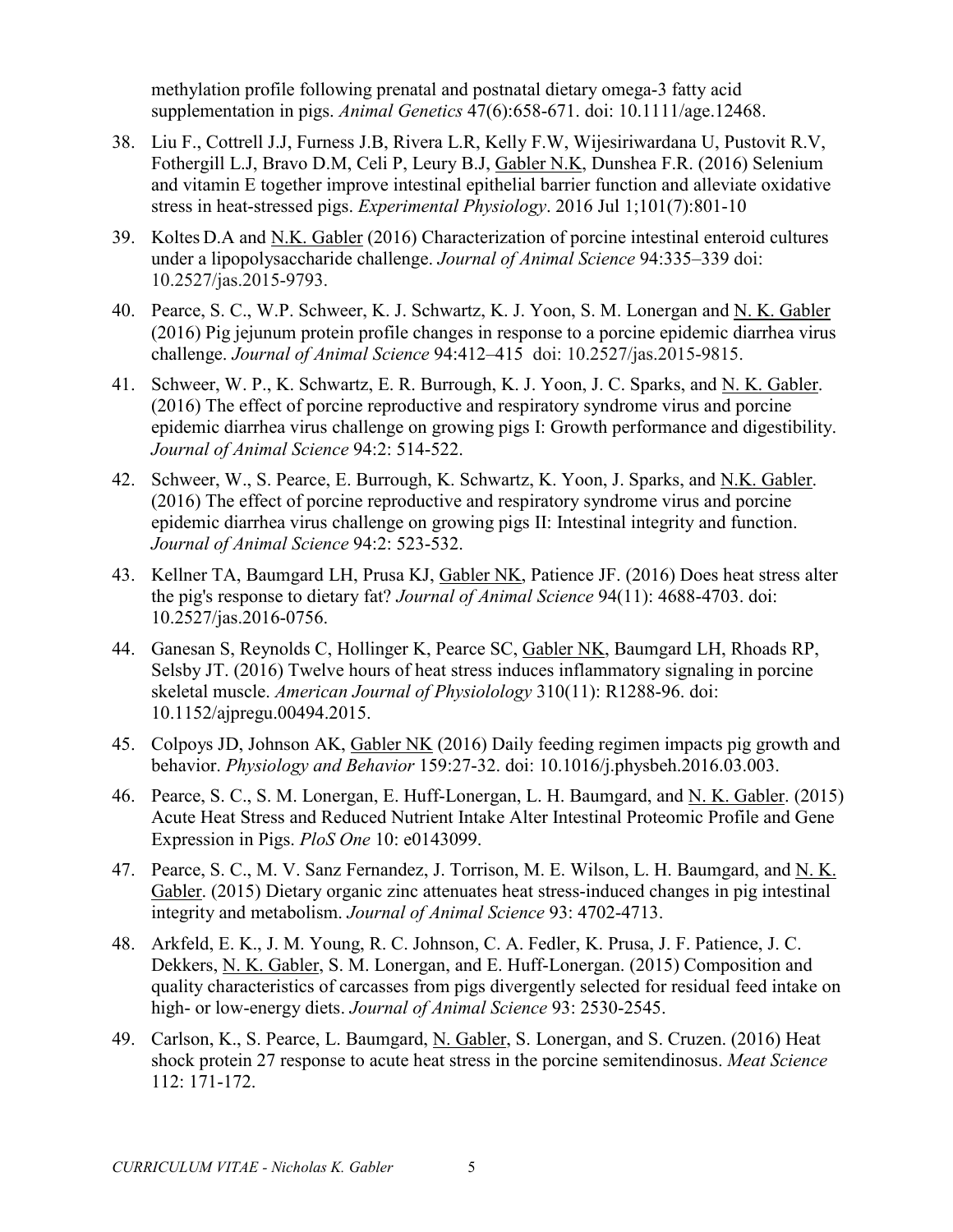- 50. Colpoys, J. D., C. E. Abell, N. K. Gabler, A. F. Keating, S. T. Millman, J. M. Siegford, J. M. Young, and A. K. Johnson. (2015) Feed efficiency effects on barrow and gilt behavioral reactivity to novel stimuli tests. *Journal of Animal Science* 93: 1267-1275.
- 51. Cruzen, S. M., S. C. Pearce, L. H. Baumgard, N. K. Gabler, E. Huff-Lonergan, and S. M. Lonergan. (2015) Proteomic changes to the sarcoplasmic fraction of predominantly red or white muscle following acute heat stress. *Journal of Proteomics* 128: 141-153.
- 52. Johnson, J. S., M. V. Sanz Fernandez, N. A. Gutierrez, J. F. Patience, J. W. Ross, N. K. Gabler, M. C. Lucy, T. J. Safranski, R. P. Rhoads, and L. H. Baumgard. (2015) Effects of in utero heat stress on postnatal body composition in pigs: I. Growing phase. *Journal of Animal Science* 93: 71-81.
- 53. Johnson, J. S., M. V. Sanz Fernandez, J. F. Patience, J. W. Ross, N. K. Gabler, M. C. Lucy, T. J. Safranski, R. P. Rhoads, and L. H. Baumgard. (2015) Effects of in utero heat stress on postnatal body composition in pigs: II. Finishing phase. *Journal of Animal Science* 93: 82-92.
- 54. Kerr, B., N. Gabler, and G. Shurson. (2015) Compositional effects of corn distillers dried grains with solubles with variable oil content on digestible, metabolizable, and net energy values in growing pigs. *The Professional Animal Scientist* 31: 485-496.
- 55. Kerr, B., N. Gabler, and G. Shurson. (2015) Formulating diets containing corn distillers dried grains with solubles on a net energy basis: Effects on pig performance and on energy and nutrient digestibility. *The Professional Animal Scientist* 31: 497-503.
- 56. Mpetile, Z., J. M. Young, N. K. Gabler, J. C. Dekkers, and C. K. Tuggle. (2015) Assessing peripheral blood cell profile of Yorkshire pigs divergently selected for residual feed intake. *Journal of Animal Science* 93: 892-899.
- 57. S. C. Pearce, M. V. Sanz-Fernandez, J. H. Hollis, L. H. Baumgard and N. K. Gabler (2014). Heat stress induced chronological changes in pig appetite and intestinal function. *Journal of Animal Science* 92(12): 5444-54
- 58. Cruzen SM, Pearce SC, Baumgard LH, Gabler NK, Huff-Lonergan E, Lonergan SM. (2015) Proteomic changes to the sarcoplasmic fraction of predominantly red or white muscle following acute heat stress. *Journal of Proteomics* 28:141-53.
- 59. R. L. Boddicker, J. T. Seibert, J. S. Johnson, S. C. Pearce, J. T. Selsby, N. K. Gabler, M. C. Lucy, T. J. Safranski, R. P. Rhoads RP, L. H. Baumgard and J. W. Ross (2014) Gestational heat stress alters postnatal offspring body composition indices and metabolic parameters in pigs. *Plos One* 0;9(11):e110859.
- 60. Colpoys, J. D., Abell, C. E., Young, J. M., Keating, A. F., Gabler, N. K., Millman, S. T., Siegford, J. M., and Johnson, A. K. (2014). Effects of genetic selection for residual feed intake on behavioral reactivity of castrated male pigs to novel stimuli tests. *Applied Animal Behaviour Science*. 159:34-40.
- 61. Weber, T. E., van Sambeek, D. M., Gabler, N. K., Kerr, B.J., Moreland, S., Johal, S., and Edmonds, M.S. (2014) Effects of dietary humic and butyric acid on growth performance and response to lipopolysaccharide in young pigs. *Journal of Animal Science* 92(9): 4172-9
- 62. Jones, C. K., Madson, D. M., Main, R. G., Gabler. N. K., and Patience, J. F. (2014) Poor weaning transition average daily gain in pigs is not correlated with pathological or immunological markers of enteric disease during a porcine reproductive and respiratory syndrome virus outbreak. *Journal of Animal Science* 92(6):2568-2577.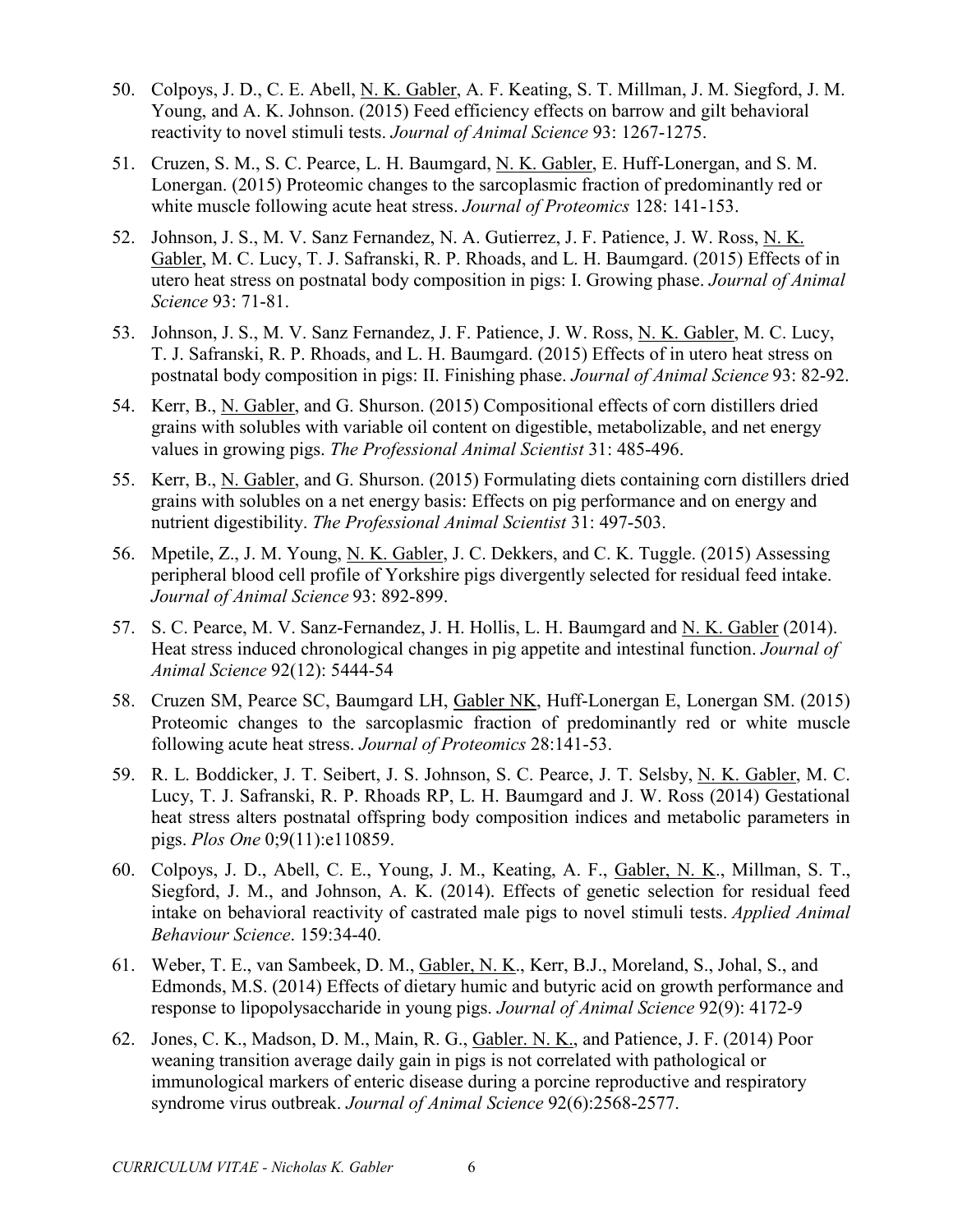- 63. Sanz Fernandez, M. V., Pearce, S. C., Mani, V., Gabler, N. K., Metzger, L., Patience, J. F., Rhoads, R. P., and Baumgard L. H. (2014) Effects of dairy products on intestinal integrity in heat-stressed pigs. *Temperature* 1(2): 128-134.
- 64. Grubbs, J. K., Huff-Lonergan, E., Gabler, N. K., Dekkers, J. C. M., Lonergan, S. M. (2014) Liver and skeletal muscle mitochondria proteomes are altered in pigs divergently selected for residual feed intake. *Journal of Animal Science* 92(5):1995-2007.
- 65. Montilla, S. I. R., Johnson, T. P., Pearce, S. C., Gardan-Salmon, D., Gabler, N. K. Ross, J. W., Rhoads, R. P., Baumgard, L. H., Lonergan, L. M., and Selsby. (2014) Heat stress causes oxidative stress but not inflammatory signaling in porcine skeletal muscle. *Temperature* 1(1): 42-50.
- 66. Murugesan, G.R., N. K. Gabler and M.E. Persia. (2014) Effects of direct-fed microbial supplementation on broiler performance, intestinal nutrient transport and integrity under experimental conditions with increased microbial challenge. *British Poultry Science* 55(1): 89-97.
- 67. Sanz Fernandez, M.V., Pearce, S.C., Gabler, N.K., Patience, J.F., Wilson, M.E., Socha, M.T., Torrison, J.L., Rhoads, R.P., Baumgard, L.H. (2013) [Effects of supplemental zinc amino acid](https://www.pubmed.gov/pubmed/24229744)  [complex on gut integrity in heat-stressed growing pigs.](https://www.pubmed.gov/pubmed/24229744) *Animal* 8(1):43-50.
- 68. Pearce, S. C., V. Mani, T. E. Weber, R. P. Rhoads, J.F. Patience, L. H. Baumgard, and N. K. Gabler. (2013) The effects of heat stress and plane of nutrition on intestinal integrity and function in growing pigs. *Journal of Animal Science* 91(11):5183-5193.
- 69. Pearce, S. C., V. Mani, R. L. Boddicker, J. S. Johnson, T. E. Weber, J. W. Ross, R. P. Rhoads, L. H. Baumgard, and N. K. Gabler. (2013) Heat Stress Reduces Intestinal Barrier Integrity and Favors Intestinal Glucose Transport in Growing Pigs. *PloS One* 8: e70215.
- 70. Mani, V., J. H. Hollis, and N. K. Gabler. (2013) Dietary oil composition differentially modulates intestinal endotoxin transport and postprandial endotoxemia. *Nutrition & Metabolism* (Lond) 10: 6.
- 71. Mani, V., A. J. Harris, A. F. Keating, T. E. Weber, J. C. M. Dekkers and N. K. Gabler (2013) Intestinal integrity, endotoxin transport and detoxification in pigs divergently selected for residual feed intake. *Journal of Animal Science* 91(5):2141-50.
- 72. Cruzen, S. M., A. J. Harris, K. Hollinger, R. M. Punt, J. K. Grubbs, J. T. Selsby, J. C. M. Dekkers, N. K. Gabler, S. M. Lonergan and E. Huff-Lonergan. (2013) Evidence of decreased muscle protein turnover in gilts selected for low residual feed intake. *Journal of Animal Science* 91(8): 4007-4016.
- 73. Grubbs, J., A. Fritchen, E. Huff-Lonergan, J. Dekkers, N. Gabler, and S. Lonergan. (2013) Divergent genetic selection for residual feed intake impacts mitochondria reactive oxygen species production in pigs. Journal of Animal Science 91: 2133-2140.
- 74. Grubbs, J., A. Fritchen, E. Huff-Lonergan, N. Gabler, and S. Lonergan. (2013) Selection for residual feed intake alters the mitochondria protein profile in pigs. *Journal of Proteomics* 80: 334-345.
- 75. Pearce, S., N. Gabler, J. Ross, J. Escobar, J. Patience, R. Rhoads, and L. Baumgard. (2013) The effects of heat stress and plane of nutrition on metabolism in growing pigs. *Journal of Animal Science* 91: 2108-2118.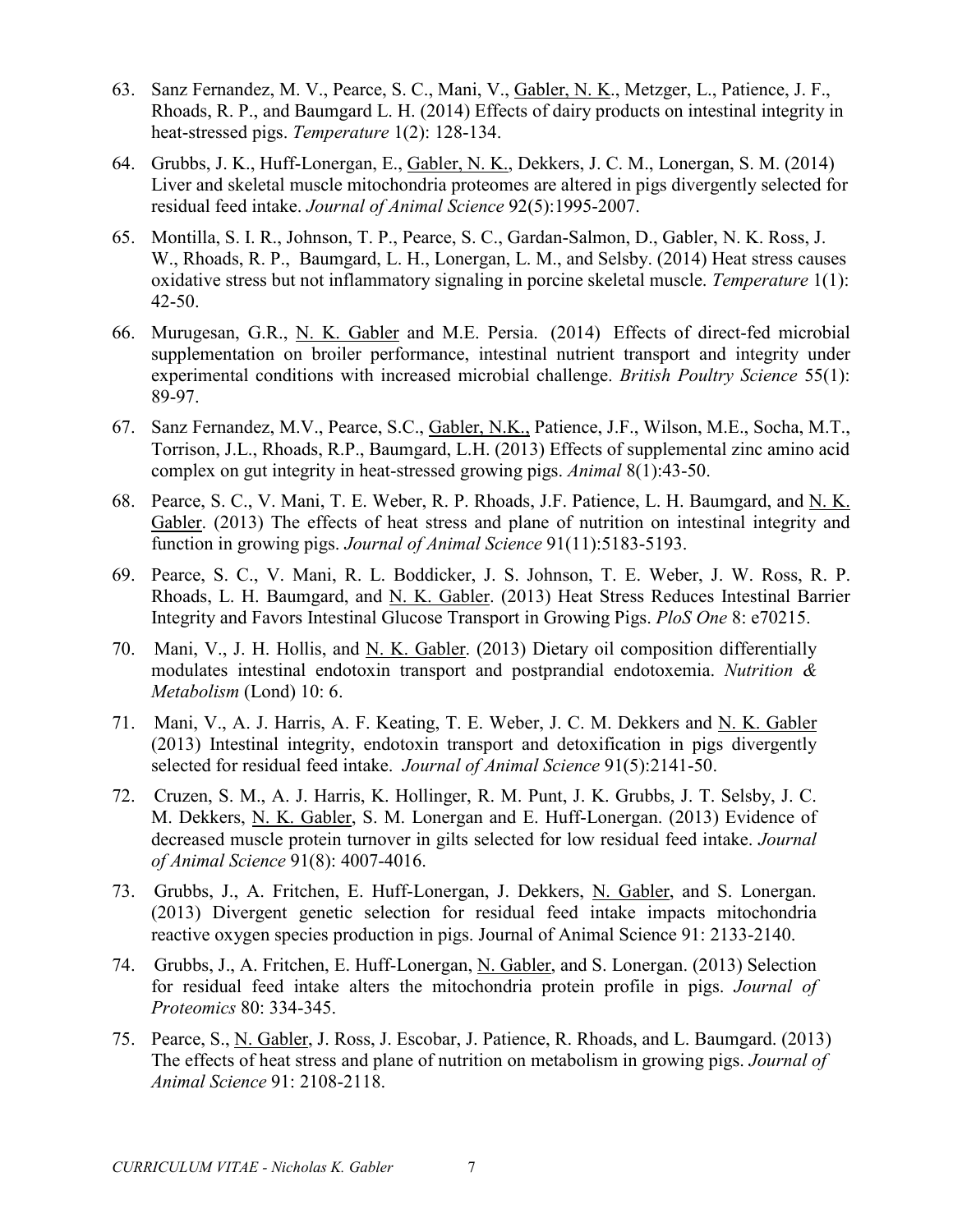- 76. Harris, A. J., J. F. Patience, S. M. Lonergan, J. C. M. Dekkers, and N. K. Gabler. (2012) Improved nutrient digestibility and retention partially explains feed efficiency gains in pigs selected for low residual feed intake. *Journal of Animal Science* 90: 164-166.
- 77. Jones, C. K., N. K. Gabler, R. G. Main, and J. F. Patience. (2012) Characterizing growth and carcass composition differences in pigs with varying weaning weights and postweaning performance. *Journal of Animal Science* 90: 4072-4080.
- 78. Pearce, S. C.; Mani, V.; Boddicker, R. L.; Johnson, J. S.; Weber, T. E.; Ross, J. W.; Baumgard, L. H. and N. K. Gabler. (2012) Heat stress reduces barrier function and alters intestinal metabolism in growing pigs. *Journal of Animal Science* 90: 257-259.
- 79. Rakhshandeh, A., J. C. M. Dekkers, B. J. Kerr, T. E. Weber, J. English and N. K. Gabler. (2012) Effect of immune system stimulation and divergent selection for residual feed intake on digestive capacity of the small intestine in growing pigs. *Journal of Animal Science* 90: 233-235.
- 80. Boddicker, N., N.K. Gabler, M.E. Spurlock, D. Nettleton and J.C.M. Dekkers. (2011) Effects of ad libitum and restricted feeding on early production performance and body composition of Yorkshire pigs selected for reduced residual feed intake. *Animal: An International Journal of Animal Bioscience* 5: 1344-1353.
- 81. Boddicker, N., N.K. Gabler, M.E. Spurlock, D. Nettleton and J.C.M. Dekkers. (2011) Effects of ad libitum and restricted feed intake on growth performance and body composition of Yorkshire pigs selected for reduced residual feed intake. *Journal of Animal Science* 89(1):40-51.
- 82. Smith, R.M., N.K. Gabler J.M. Young, W. Cai, N.J. Boddicker, M.J. Anderson, E. Huff-Lonergan, J.C. Dekkers and S.M. Lonergan. (2011) Effects of selection for decreased residual feed intake on composition and quality of fresh pork. *Journal of Animal Science* 89(1):192-200.*.*
- 83. Wang H., R.J. Faris, T. M.E. Spurlock and N,K. Gabler. (2009) Increased In Vitro and In Vivo Digestibility of Soy Proteins by Chemical Modification of Disulfide Bonds. *Journal of the American Oil Chemists' Society* 86(11): 1093-1099.

## *Work before joining the Department of Animal Science (prior to August 2008)*

- 1. Davis JE., N.K. Gabler NK., J. Walker-Daniels and M.E. Spurlock. (2009) The c-Jun Nterminal kinase mediates the induction of oxidative stress and insulin resistance by palmitate and toll-like receptor 2 and 4 ligands in 3t3-l1 adipocytes. *Hormone and Metabolic Research* 41(7): 523-30.
- 2. Gabler, N.K., J.S. Radcliffe, J.D. Spencer, D.M. Webel and M.E. Spurlock. (2009) Feeding long chain n-3 polyunsaturated fatty acids during gestation increases intestinal glucose absorption potentially via the acute activation of AMPK. *The Journal of Nutritional Biochemistry* 20(1): 17-25.
- 3. Davis, J.E., N.K. Gabler, J. Walker-Daniels and M.E. Spurlock. (2008) Tlr-4 Deficiency Selectively Protects Against Obesity Induced by Diets High in Saturated Fat. *Obesity* 16(6): 1248-55.
- 4. Gabler, N.K., J.D. Spencer, D.M. Webel and M.E. Spurlock. (2007) *In Utero* and Postnatal Exposure to Long Chain n-3 Polyunsaturated Fatty Acids Enhances Intestinal Glucose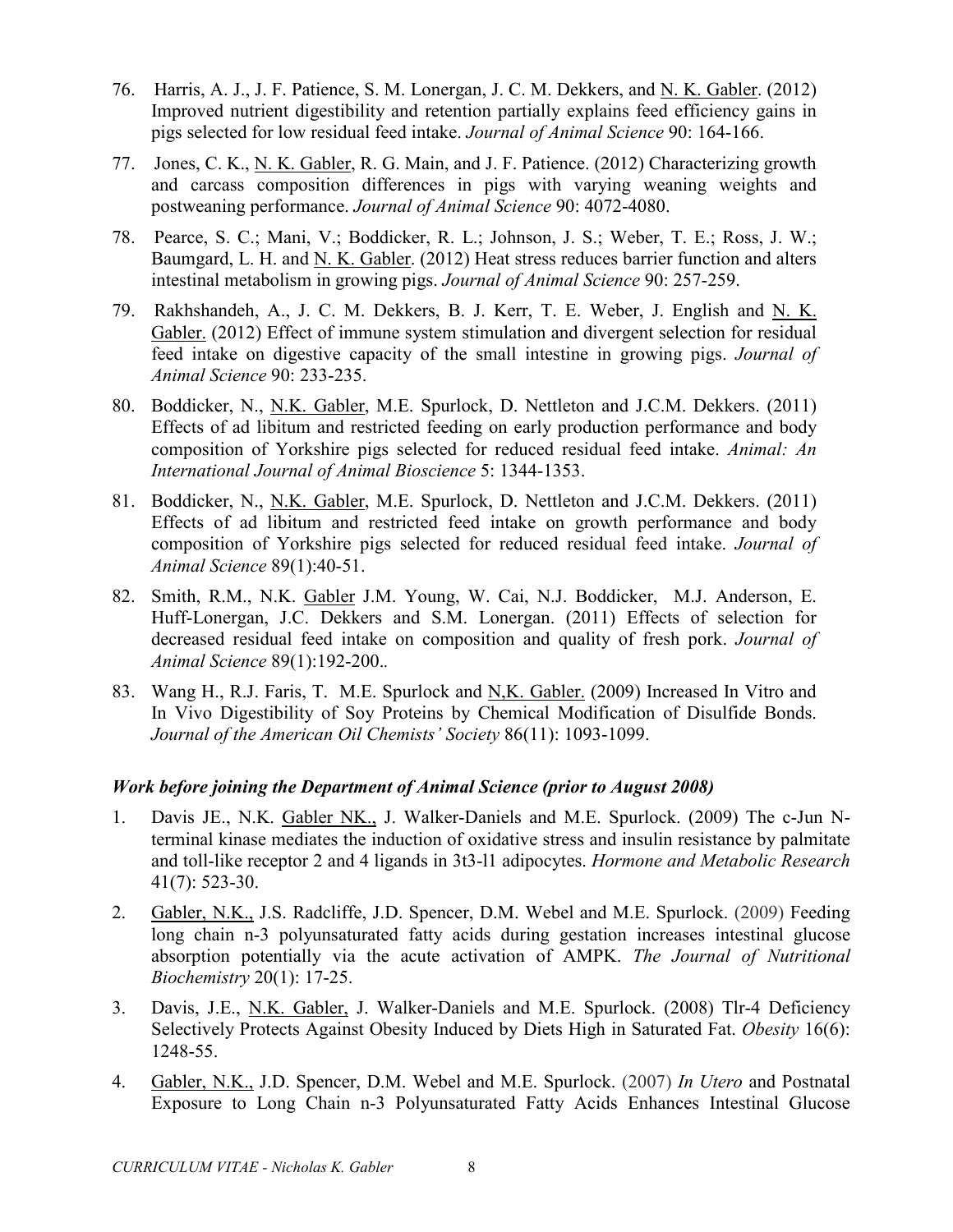Absorption and Energy Stores in Weanling Pigs. *The Journal of Nutrition* 137(11): 2351- 2358.

- 5. Gabler, N.K., J.D. Spencer, D.M. Webel and M.E. Spurlock. (2007) n-3 PUFA attenuate lipopolysaccharide-induced down-regulation of *Toll-like receptor-4* expression in porcine adipose tissue, but do not alter the expression of other immune modulators. *The Journal of Nutritional Biochemistry* 19(1): 8-15.
- 6. Gabler, N.K., E. Ostrowska, M. Imsic, D.R. Eagling, M. Jois, B.G. Tatham and F.R. Dunshea. (2006) Dietary onion intake as part of a typical high fat diet improves indices of cardiovascular health using the mixed sex pig model. *Plant Foods for Human Nutrition* 61(4): 179-185.
- 7. Ostrowska E., N.K. Gabler, D. Ridley, D. Suster, D.R. Eagling and F.R. Dunshea. (2006) Extra virgin and refined olive oils decrease plasma triglyceride, moderately affect lipoprotein oxidation susceptibility and increase bone density in growing pigs. *Journal of the Science of Food and Agriculture* 86(12): 1966-1963.
- 8. Gabler, N.K., E. Ostrowska, S.J. Sterling, R.B. Jones, B.G. Tatham, D.R. Eagling, M. Jois and F.R. Dunshea. (2005) Consumption of raw brown onions variably modulate plasma lipid profile and lipoprotein oxidation in pigs fed a high-fat diet. *Journal of the Science of Food and Agriculture* 85: 154-160.
- 9. Ostrowska E., N.K. Gabler, S.J. Sterling, B.G. Tatham, R.B. Jones, D.R. Eagling, M. Jois and F.R. Dunshea. (2004) Consumption of brown onions (*Allium cepa var. cavalier and var. destiny*) moderately modulates blood lipids, haematological and haemostatic variables in healthy pigs. *The British Journal of Nutrition* 91: 1-9.

## **Peer Reviewed Invited Review Articles and Book Chapters**

- 1. Gabler, N., and S. Pearce. (2015) The impact of heat stress on intestinal function and productivity in grow-finish pigs. *Animal Production Science* 55: 1403-1410.
- 2. Ross, J., B. Hale, N. Gabler, R. Rhoads, A. Keating, and L. Baumgard. (2015) Physiological consequences of heat stress in pigs. *Animal Production Science* 55: 1381-1390.
- 3. Baumgard, L.H., R.P. Rhoads, M.L. Rhoads, N.K. Gabler, J.W. Ross, A.F. Keating, R.L. Boddicker, S. Lenka and V. Sejian. (2012) Impact of climate change on livestock production. Chapter 15. Environmental Stress and Amelioration in *Livestock Production*. Eds. V. Sejian, S.M.K. Naqvi, T. Ezeji, J. Lakritz, and R. Lal*.*
- 4. Mani, V., T. E. Weber, L. H. Baumgard, and N. K. Gabler. (2012) Growth and Development Symposium: Endotoxin, inflammation, and intestinal function in livestock. *Journal of Animal Science* 90: 1452-1465.
- 5. Hill, R.A., E.E. Connor, S.P. Poulos, T.H. Welsh and N.K. Gabler. (2010) Growth and Development Symposium: Fetal programming in animal agriculture. *Journal of Animal Science* 2010 88: E38-39E.
- 6. Gabler, N.K. and M.E. Spurlock. (2007) Triennial Growth Symposia: Integrating the immune system with the regulation of growth and efficiency. *Journal of Animal Science* 86(14 Suppl), E64-74.
- 7. Spurlock, M.E. and N.K. Gabler. (2007) American Society of Nutrition symposium: The Development of Porcine Models of Obesity and the Metabolic Syndrome. *The Journal of Nutrition* 138(2): 397-402.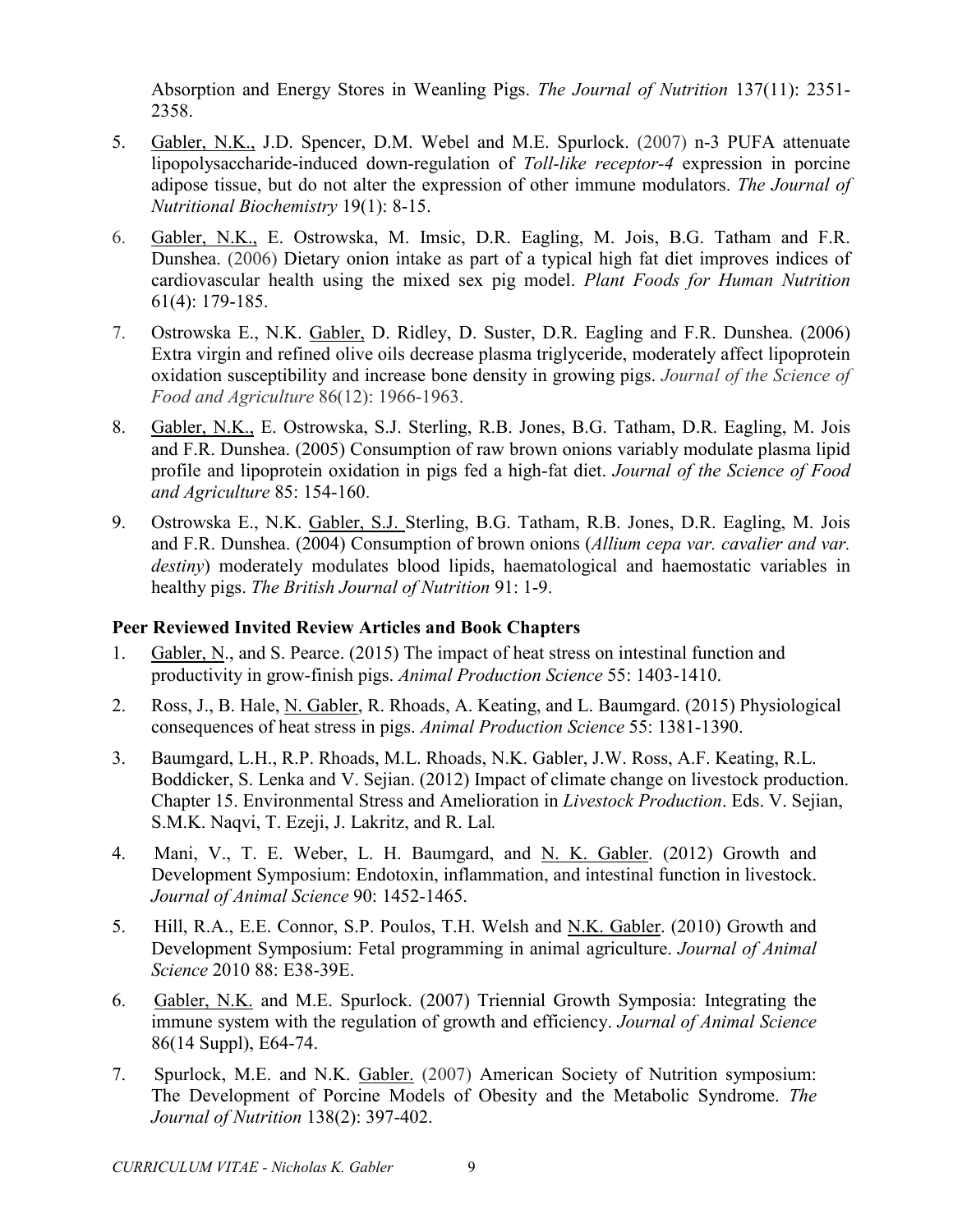8. Jacobi, S.K., N.K. Gabler, K.M. Ajuwon, J.N. Davis and M.E. Spurlock. (2006) Symposia: Adipocytes, myofibers, and cytokine biology: New horizons in the regulation of growth and body composition. *Journal of Animal Science* 84, E140-E149.

#### *Invited Presentations*

#### **National and International Meetings**

- 1. Gabler, N.K. *Impact of weaning stress, disease, and diet on pig performance, intestinal function and integrity.* Midwest Animal Science Meeting, Allee Symposium 2019. March 11- 13. Omaha NE.
- 2. Gabler, N.K. *Nutritional science of the health-challenged pig.* American Association of Swine Veterinarians Annual Meeting, Swine Nutrition Symposium 2019. March 9-12. Lake Buena Vista, FL.
- 3. Gabler, N.K. Feeding sick pigs and metabolic Adaptation to Disease. Jefo Nutrition Poultry and Swine Conference. August 27-29, 2018. Quebec, Canada.
- 4. Gabler, N.K. Swine nutrition and pig health. 2nd Sino-U.S. Forum on Swine Industry, Nanjing Agricultural University. September 11-15, 2018. Nanjing, China.
- 5. Gabler, N.K. *Metabolic Adaptation to Disease*. Iowa Swine Day Conference. June 28, 2018. Ames, Iowa.
- 6. Gabler, N.K. *Immunometabolism responses to disease in pigs and its impact on feed efficiency*. ASAS-CSAS Annual Meeting 2018. Meat Science and Muscle Bioligy Symposium. July 8-12. Vancover, Canada.
- 7. W. Schweer, A. Ramirez, N. Gabler (2017) Alternatives to in-feed antibiotics for nursery pigs. The XVIII AMENA Congress, Puerto Vallarta, Jalisco, Mexico Oct. 17-21.
- 8. Gabler, N.K. and W. Schweer. *Impact of nutrition on disease susceptibility and the impact of disease on nutrient utilization.* Pig Feed Quality Conference 2016. March 31-April 2, Bangkok, Thailand.
- 9. Gabler, N.K. *Using nutrition to mitigate the negative impact of heat stress in growing pigs.* Pig Feed Quality Conference 2016. March 31-April 2, Bangkok, Thailand.
- 10. Gabler, N.K. *What are the nutritional and metabolic costs of immune system activation in pigs?* Midwest Animal Science Meeting, Non-ruminant Nutrition Symposium 2017. March 14. Omaha NE.
- 11. Gabler, N.K. *Endotoxins as Anti-nutritional Factors*. Biomin World Nutrition Forum 2016. October 12-14, Vancouver, Canada.
- 12. Gabler, N.K. *Impact of heat stress on pig performance and intestinal function*. Australasian Pig Science Association Biennial Conference. November 22-25, 2015. Melbourne, Australia.
- 13. Gabler, N.K. *Research update on nutrition and metabolism needs for health-challenged pigs.* American Association of Swine Veterinarians Annual Meeting 2015. March 1. Orlando, FL, USA.
- 14. Gabler, N.K. *The longitudinal impact of PRRS on metabolism, whole body protein accretion and feed efficiency in grow-finisher pigs*. Midwest Animal Science Meeting Gary Allee Symposium 2014. March 17. Des Moines IA.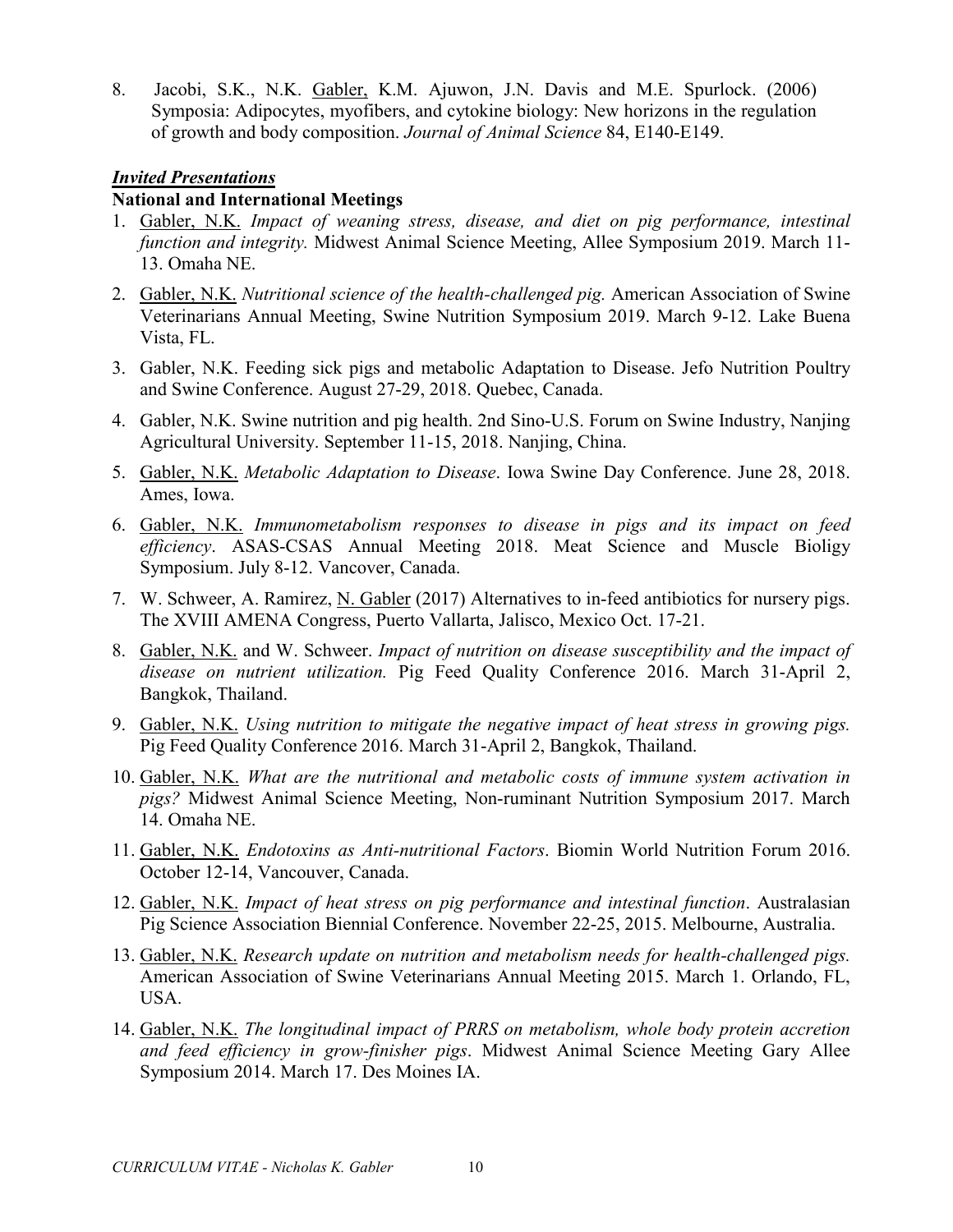- 15. Gabler, N.K. *Impact of PRRSV on feed efficiency, digestibility and tissue accretion in growfinisher pigs – a model of how potentially should we alter the nutrition program.*  $46<sup>th</sup>$ University of Nottingham Feed Conference. June 23-25 2014. Sutton Bonington, Leicestershire, UK.
- 16. Gabler, N.K. *The impact of PRRSV on feed efficiency, digestibility and tissue accretion in grow-finisher pigs.*Allen D. Leman Swine Conference 2013. September 17-19. St Paul, Mn, USA.
- 17. Gabler, N.K. *Understanding the physiological basis of residual feed intake and feed efficiency*.Poultry Science Association Annual Meetings 2013. July 22-25. San Diego, CA.
- 18. Gabler, N.K. *The physiological basis defining feed efficiency differences in pigs selected on residual feed intake*. ASAS Joint Annual Meetings 2012. Cell Biology Symposium: Pheonix, USA.
- 19. Gabler, N.K. Growth and Development Symposium: *Endotoxin, inflammation, and intestinal function in livestock*.ASAS Joint Annual Meetings 2011. New Orleans, USA.
- 20. Gabler, N.K. *Maternal and postnatal dietary n-3 fatty acids improve piglet performance and health*. 63rd Annual meeting of EAAP 2012. Bratislava, Slovakia.
- 21. Gabler, N.K. (2013) *The impact of PRRSV on feed efficiency, digestibility and tissue accretion in grow-finisher pigs.* Allen D. Leman Swine Conference, September 17-19. St Paul, Minnesota, USA.
- 22. Stoakes, S.K., M.V. Sanz-Fernandez, J.S. Johnson, M. Abuajamieh, J.T. Seibert, S.C. Pearce, N.K. Gabler, R.P. Rhoads and L.H. Baumgard. (2013) Environmental heat stress and gut integrity. Proceedings. In 74<sup>th</sup> annual Minnesota Nutrition Conference. Pages 117-133.
- 23. Gabler, N.K. (2006) How much does immune status influence nutrient requirements? The nutritional regulation of cytokines.  $67<sup>th</sup>$  Minnesota Nutrition Conference, September 19-20<sup>th</sup>, St Paul, Minnesota, USA. Pages 139-148.

#### *Conference proceedings 2008-present*

- 1. Gabler, N.K. and W.P. Schweer (2017) Alternatives to in-feed antibiotics for nursery pigs. Minnesota Nutrition Conference, Mankato, MN. Sept. 20-21.
- 2. Gabler, N.K., A. Ramirez and W.P. Schweer (2017) Efficacy of Sub-Therapeutic Antibiotic Alternatives. Iowa State University James McKean Swine Disease Conference, Ames, IA. Nov. 2-3.
- 3. C.L. Loving, Z.F. Olson, W.P. Schweer, and N.K. Gabler (2017) Infection with Porcine Reproductive and Respiratory Syndrome virus (PRRSv) impacts immune cell metabolism without evidence of cell-mediated immune response. Journal of Immunology 198 Supplement 1:226.7
- 4. Hardie, L., Serão, N. V. L., Rowland, R. R. R., Patience, J. F., Dekkers, J. C. M., and Gabler, N. K. (2014, August). Genetic Basis of Digestibility in Nursery Pigs under PRRSV Infection. In *10th World Congress on Genetics Applied to Livestock Production*. ASAS
- 5. Pearce, S. C., D. M. van Sambeek, M. V. Sanz-Fernandez, L. H. Baumgard, and N. K. Gabler. (2013) Heat stress and feed restriction attenuates intestinal integrity in growing pigs. In *Manipulating Pig Production XIV,* (Ed. J. Pluske) Australasian Pig Science Association: